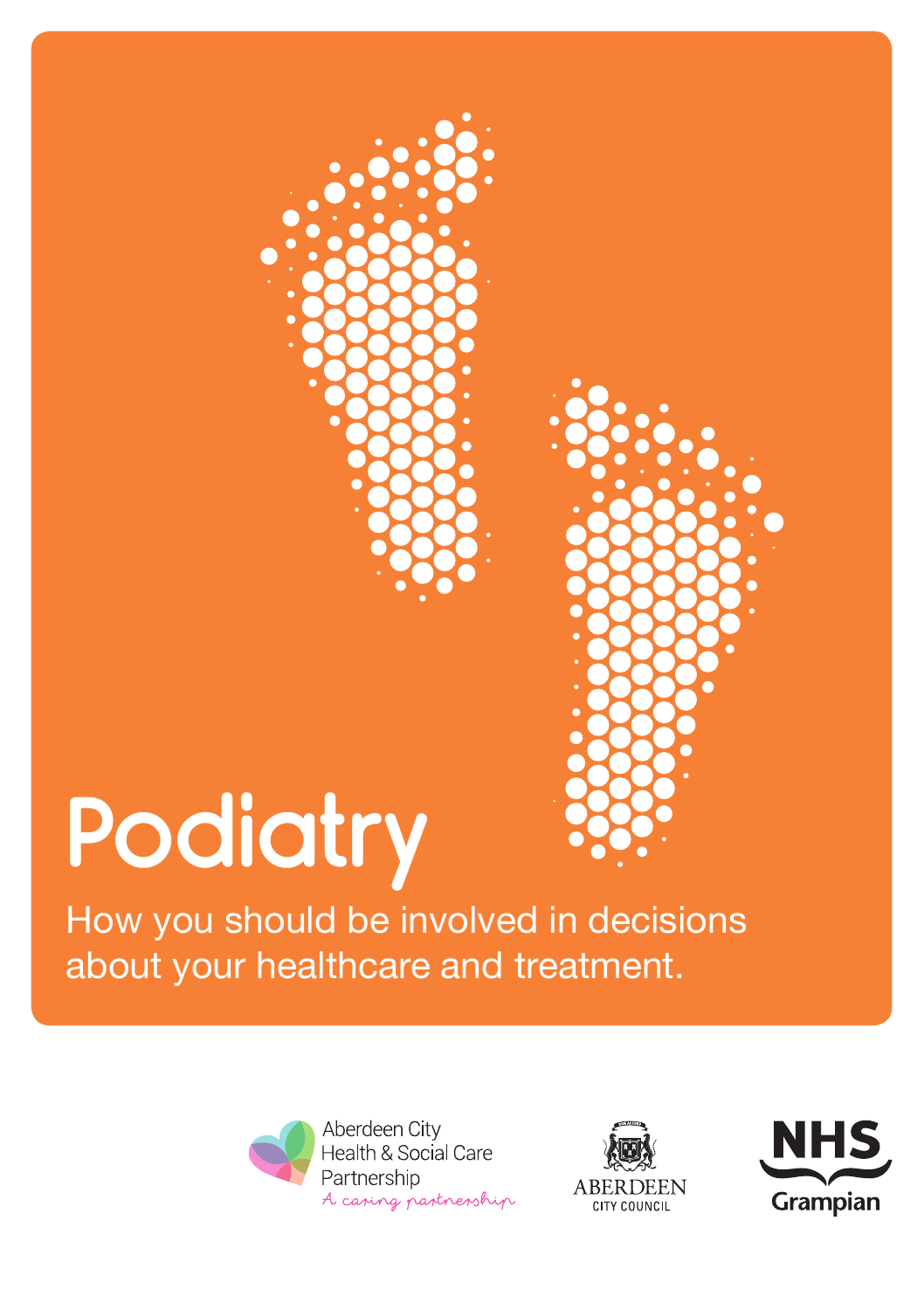This publication is also available in other formats and languages on request. Please call Equality and Diversity on 01224 551116 or 01224 552245 or email grampian@nhs.net

Ask for publication CGD 180400 Version 1



## What is Podiatry?

Podiatrists are health care professionals who have been trained to prevent, diagnose, treat and rehabilitate conditions of the feet and lower limbs. They also keep people mobile and active, help relieve pain and treat infections. They can give you and your family advice on how to look after your feet and prevent problems from developing.

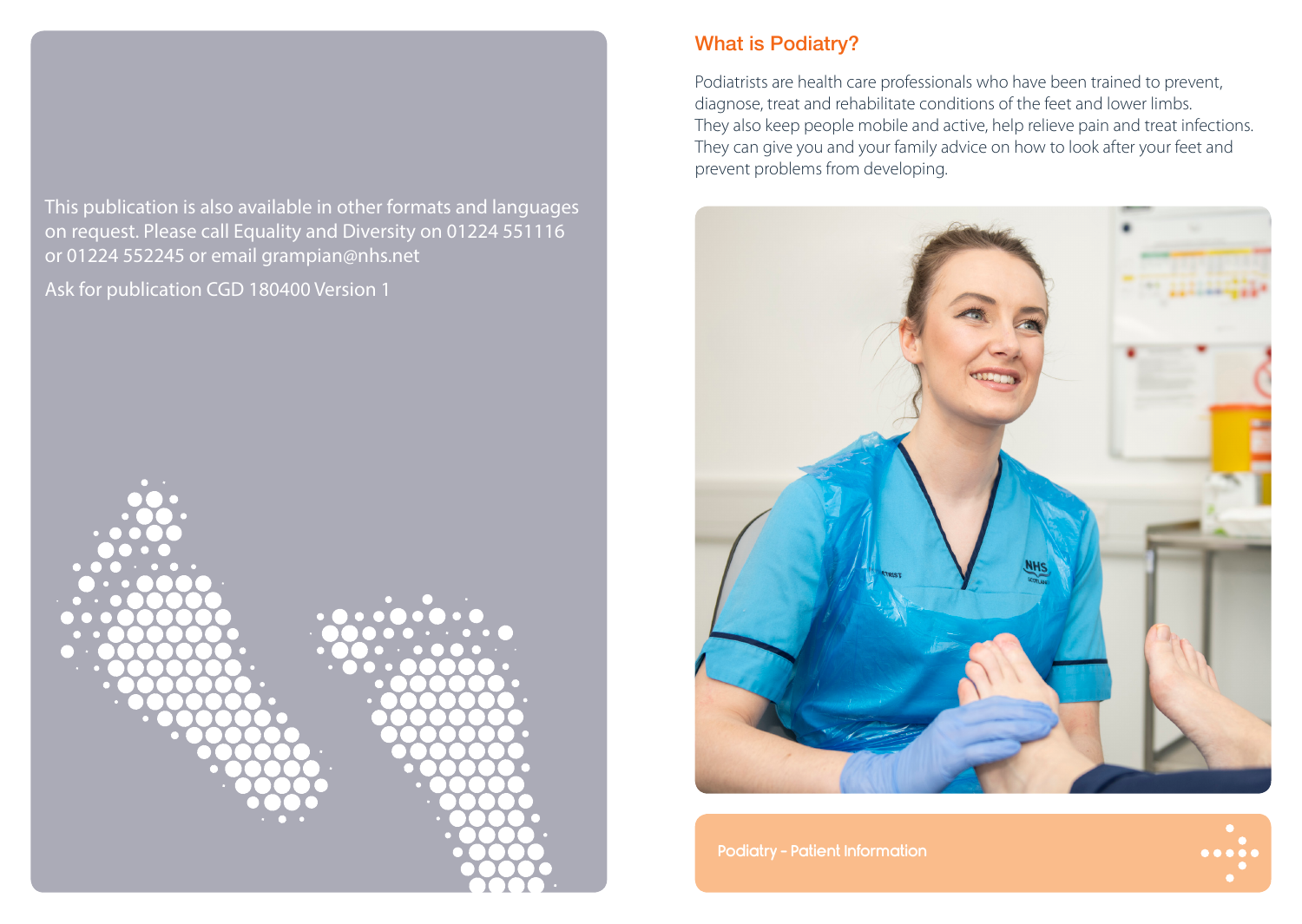## Can I receive Podiatry?

A Podiatry assessment is provided on the basis of medical risk and / or foot health needs, regardless of a patient's age, socioeconomic status, culture or ethnicity. A number of leaflets and useful information may be available to support self management of your condition, these will be available at your GP practice or online.

As part of commitment to support and enable self care, Aberdeen City Podiatry Service does not provide Personal Foot Care, but provides education and guidance to individuals on how to undertake these basic tasks.

Good foot care is important no matter what age you are. Well cared for feet can improve your comfort, mobility, confidence, independence and have an impact on your overall quality of life.

The following advice sheet has been developed by Aberdeen City Podiatry Service and aims to help you look after your feet by answering these frequently asked questions:

- **What is the difference between Podiatry and Personal Foot Care?**
- **How can I manage my own Foot Care needs?**
- **Who can help if I can't manage my Personal Foot care?**

#### What is the difference between Podiatry and Personal Foot Care?

The Scottish Government 'Personal Foot Care Guidance' which was published in 2013 confirmed Personal Foot care e.g. simple nail care is not classified as a duty for the NHS Podiatry service to deliver.

The aim of Aberdeen City Podiatry Service is to provide an efficient, quality person centred service to individuals who present with a lower limb condition which require the specialist skills of a Podiatrist in the prevention, assessment, diagnosis and possible treatment of a wide range of lower limb problems.

# How can I manage my own Foot Care?

Personal Foot Care is part of a personal hygiene routine for feet and covers a set of tasks that adults normally do for themselves. For further information please see 'Personal Footcare - Looking after your feet' leaflet.

## Who can help me if I can't manage my Personal Foot Care?

Should you feel you are unable to undertake your Personal Foot Care needs, potential alternative options may include:

- **Family member or carer may undertake and support your Personal Foot Care needs.**
- **Independent Podiatry Practice (Private).**
- **Voluntary Organisations.**

# How can I make a referral to Podiatry?

Referral into the service can either be made by your General Practitioner or by Self Referral. Further information on how to self refer is available at your GP practice and local health centres. New patient assessments are provided within Aberdeen Health and Care Village. If required, follow-up Podiatry care, may be provided more locally within a community clinic closer to your home or work.





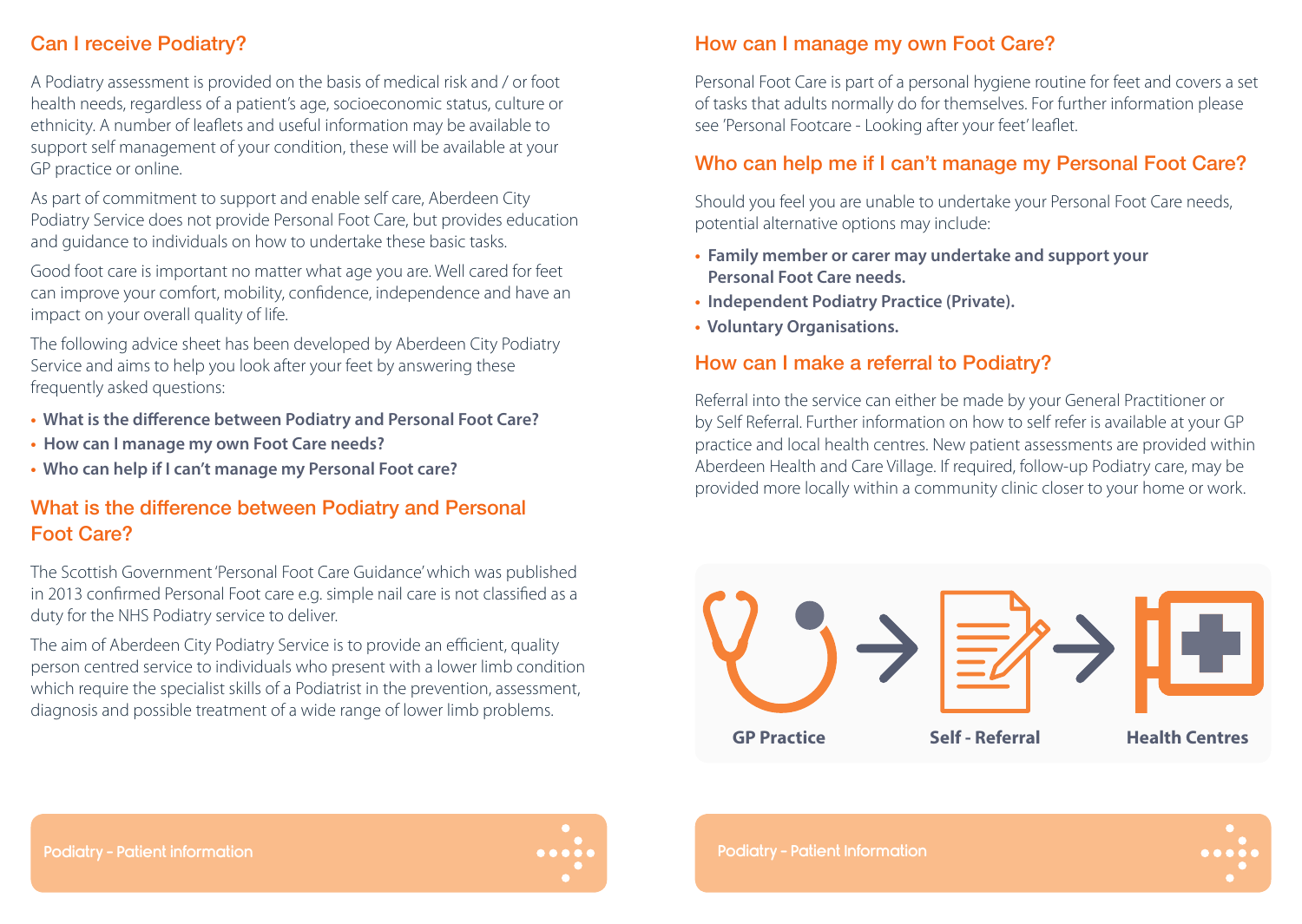## Further Information: